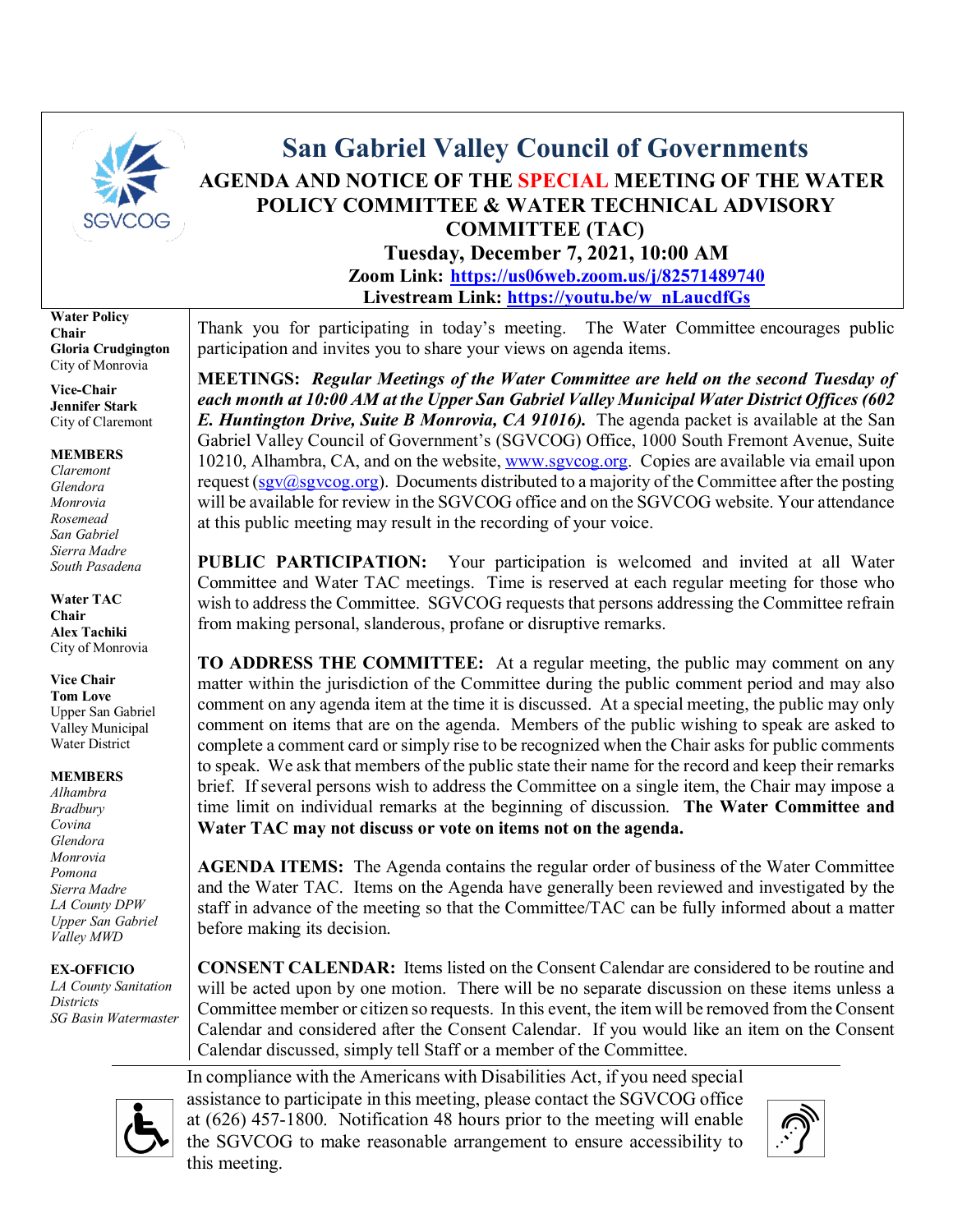### **MEETING MODIFICATIONS DUE TO THE STATE AND LOCAL EMERGENCY RESULTING FROM THE THREAT OF COVID-19:**

AB 361 (Rivas), signed by California Governor Gavin Newsom on September 16, 2021, authorizes local agencies to hold public meetings via teleconferencing and allows for members of the public to observe and address the meeting telephonically or electronically to promote social distancing due to the state and local emergency resulting from the threat of the Novel Coronavirus (COVID-19).

To follow the new provisions in AB 361 and ensure the safety of Committee Members and staff for the purpose of limiting the risk of COVID-19, in-person public participation at the Water Policy Committee and TAC meeting scheduled for December 7, 2021 will not be allowed. To allow for public participation, the Water Policy Committee and TAC will conduct its meeting through Zoom Video Communications. To participate in the meeting, download Zoom on any phone or computer device and copy and paste the following link into your browser to access the live meeting: [https://us06web.zoom.us/j/82571489740.](https://us06web.zoom.us/j/82571489740) You may also access the meeting via the livestream link on the front of the agenda page.

Instructions for Public Comments: For those wishing to make public comments on agenda and non-agenda items you may submit comments via email or participate by Zoom.

Email: Please submit via email your public comment to Brianne Logasa at [blogasa@sgvcog.org](mailto:blogasa@sgvcog.org) at least 1 hour prior to the scheduled meeting time. Please indicate in the Subject Line of the email "FOR PUBLIC COMMENT." Emailed public comments will be read into the record and will be part of the recorded meeting minutes. Public comment may be summarized in the interest of time, however the full text will be provided to all members of the Committee prior to the meeting.

Zoom: Through Zoom, you may speak by using the web interface "Raise Hand" feature. Wait to be called upon by staff, and then you may provide verbal comments for up to 3 minutes. Public comment is taken at the beginning of the meeting for items not on the agenda. Public comment is also accepted at the beginning of each agenda item.

Any member of the public requiring reasonable accommodation to participate in this meeting should Brianne Logasa at least 48 hours prior to the meeting at (626) 457-1800 or at  $blogasa(a)$ sgvcog.org.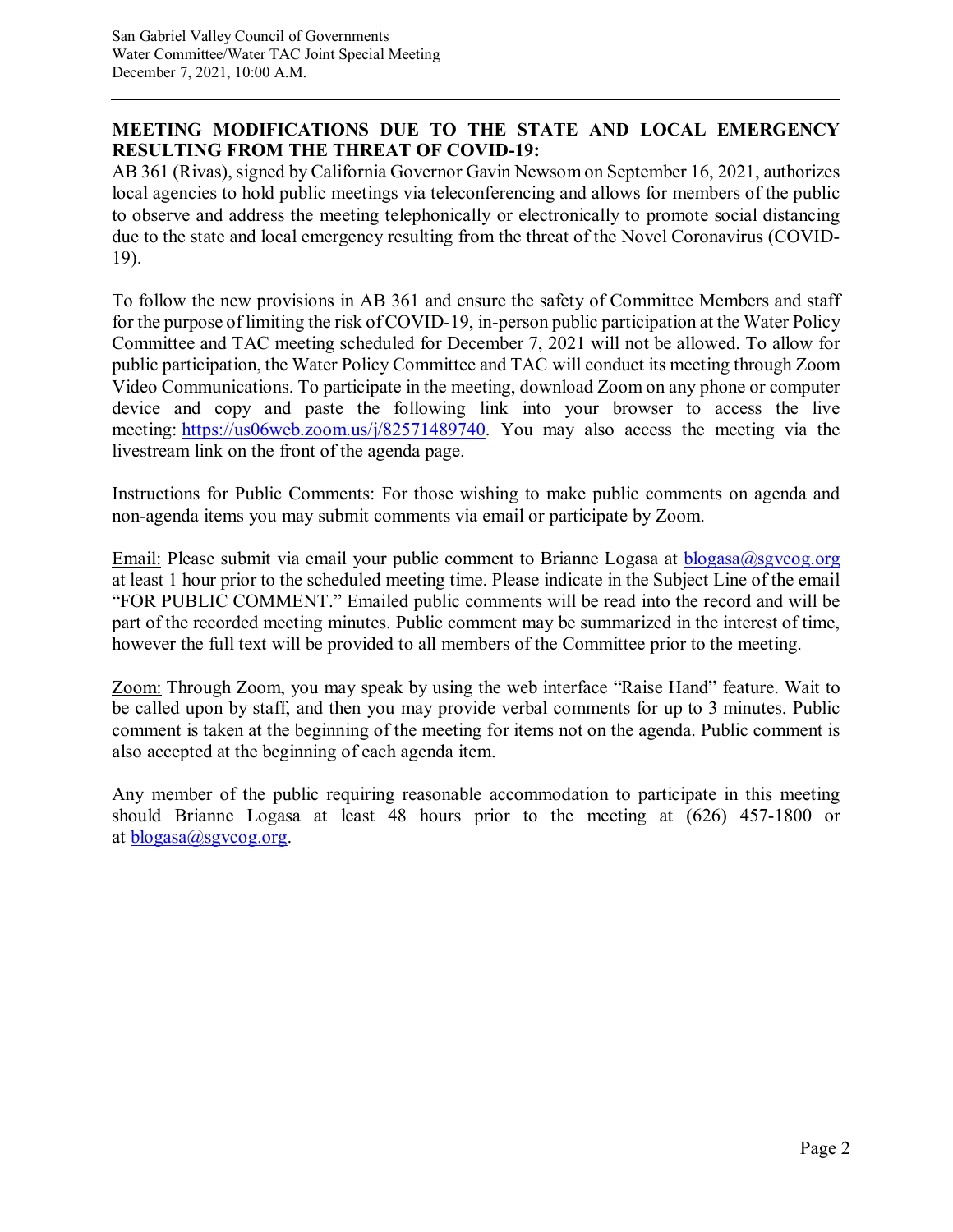#### **PRELIMINARY BUSINESS**

- **1.** Call to Order
- **2.** Roll Call
- **3.** Public Comment *(If necessary, the Chair may place reasonable time limits on all comments).*
- **4.** Changes to Agenda Order: Identify emergency items arising after agenda posting and requiring action prior to next regular meeting.

**CONSENT CALENDAR** *(It is anticipated that the Water Committee/TAC may act on the following matters)*

**5.** Adoption of Resolution 21-03-WC Enabling the Water Policy Committee and Water Technical Advisory Committee (TAC) to Continue Holding Meetings via Teleconferencing **(Page 1)**

*[Recommended Action: Adopt Resolution 21-03-WC making specified findings that the](#page-3-0) existence of a local and state of emergency in California caused by the ongoing COVID-19 pandemic continues to directly impact the ability of the SGVCOG to hold public meetings safely in person thereby necessitating an ability to continue holding meetings via teleconferencing.*

#### **CHAIR'S REPORT**

#### **ANNOUNCEMENTS**

#### **ADJOURN**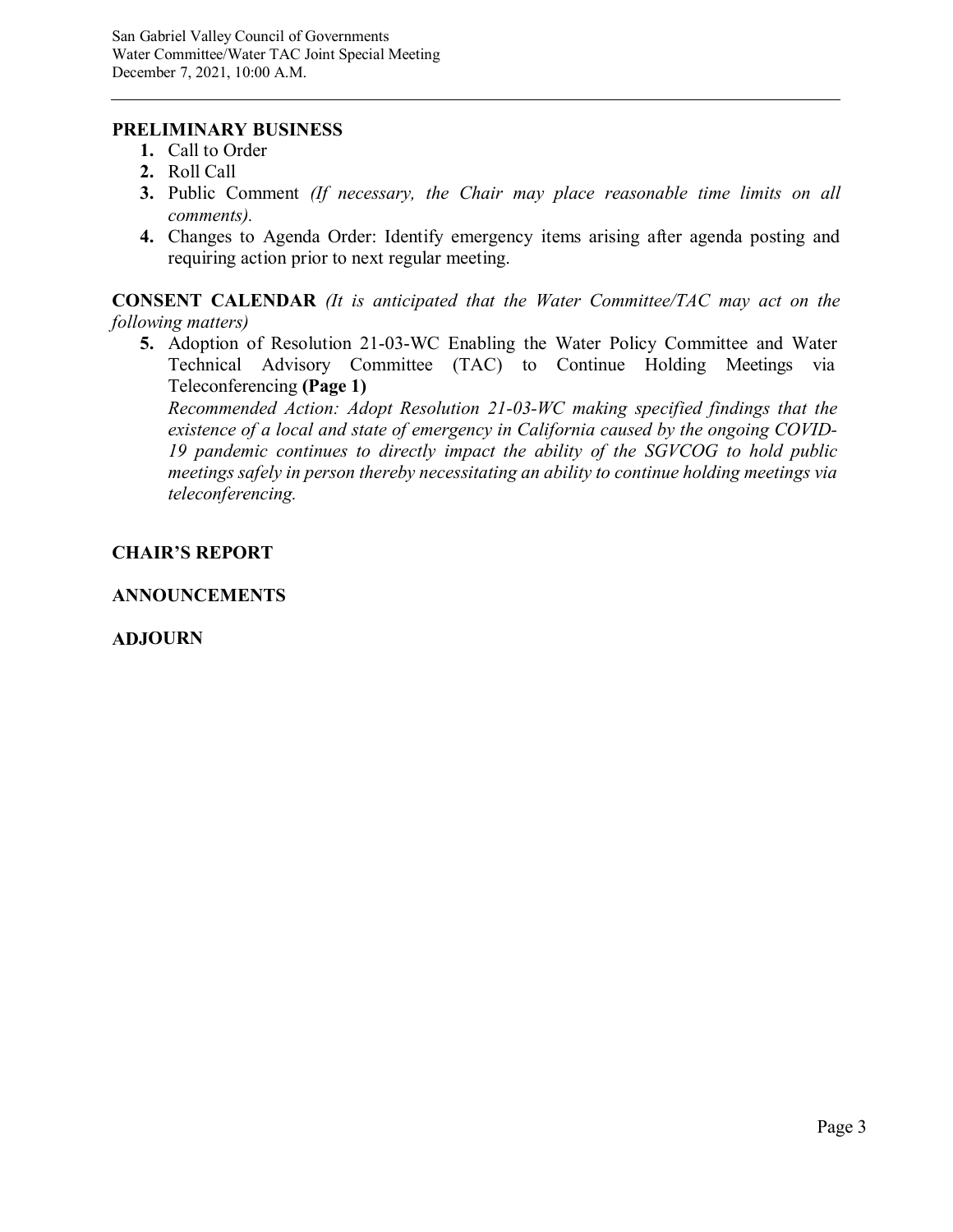# <span id="page-3-0"></span>REPORT

| RE:   | <b>ADOPT RESOLUTION 21-03-WC</b><br><b>ENABLE THE WATER POLICY CO</b> |
|-------|-----------------------------------------------------------------------|
| FROM: | Marisa Creter, Executive Director                                     |
| TO:   | Water Policy Committee & TAC                                          |
| DATE: | December 7, 2021                                                      |

#### RE: **ADOPT RESOLUTION 21-03-WC MAKING SPECIFIED FINDINGS TO EXAMPLERAND TAC TO CONTINUE TO HOLD MEETINGS VIA TELECONFERENCING**

#### **RECOMMENDED ACTION**

Adopt Resolution 21-03-WC making certain findings that the existence of a local and state of emergency in California caused by the ongoing COVID-19 pandemic continues to directly impact the ability of the SGVCOG to hold public meetings safely in person thereby necessitating an ability to continue holding meetings via teleconferencing.

#### **BACKGROUND**

Introduced by Assemblymember Robert Rivas (D-Hollister) on February 1, 2021, AB 361 codifies portions of Governor Gavin Newsom's existing Ralph M. Brown Act exemptions pertaining to teleconferencing if a local agency issues an emergency finding, and reissues it every 30 days, that it is unsafe to meet in person. Specifically, the Brown Act exemptions include requirements to provide a public teleconference location, to maintain a member quorum within the agency's jurisdiction and to provide for public comment at each teleconference location, such as a private residence. The legislation expires in December 2024. On September 16, 2021, California Governor Gavin Newsom signed AB 361 into law, effective immediately.

A local agency wishing to rely on the provisions of AB 361 must meet one of the following criteria:

- 1. The local agency holds a meeting during a proclaimed state of emergency, and state or local officials have imposed or recommended measures to promote social distancing; or
- 2. The local holds a meeting during a proclaimed state of emergency for the purpose of determining, by majority vote, whether as a result of the emergency, meeting in person would present imminent risks to the health or safety of attendees; or
- 3. The local agency holds a meeting during a proclaimed state of emergency and has determined, by majority vote, that, as a result of the emergency, meeting in person would present imminent risks to the health or safety of attendees.

On March 4, 2020, Governor Newsom proclaimed a State of Emergency in California due to the threat of COVID-19 and shortly thereafter issued Executive Order N-29-20 suspending certain Brown Act provisions relating to teleconferencing as public meetings began to be held online.<sup>[1](#page-3-1)</sup> However, this Executive Order expired on September 30, 2021, despite the State of Emergency remaining in place.

<span id="page-3-1"></span><sup>&</sup>lt;sup>1</sup> Similarly, on March 4, 2020, the Los Angeles County Board of Supervisors and Los Angeles County Health Officer declared a local and health emergency due to the threat of COVID-19.